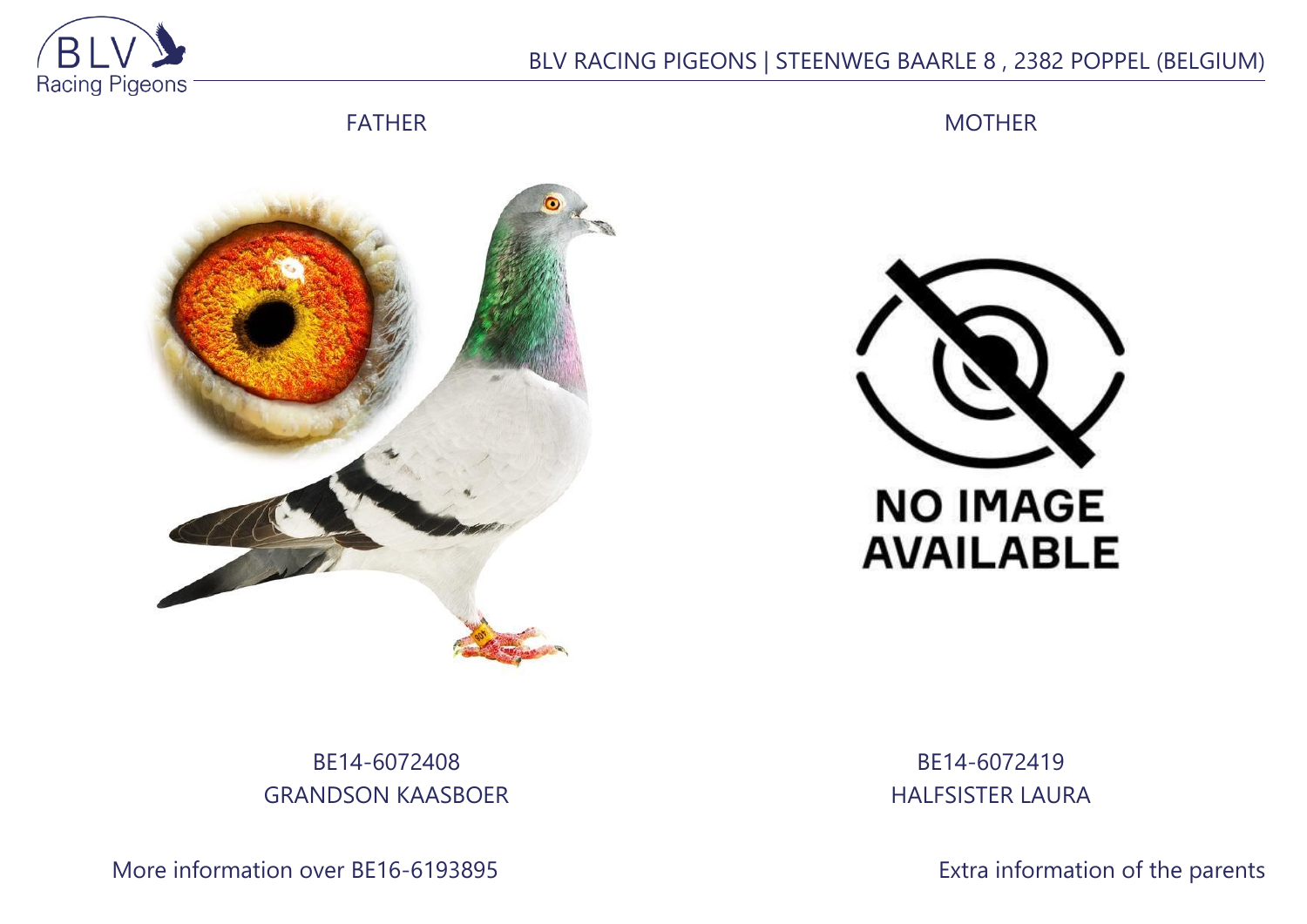

Van de Wouwer Gaston Melkouwen 8 2590 Berlaar TEL 015.240511 GSM 0498.243028 E-MAIL gaston.vandewouwer@belgacom.net

 $-18$ 



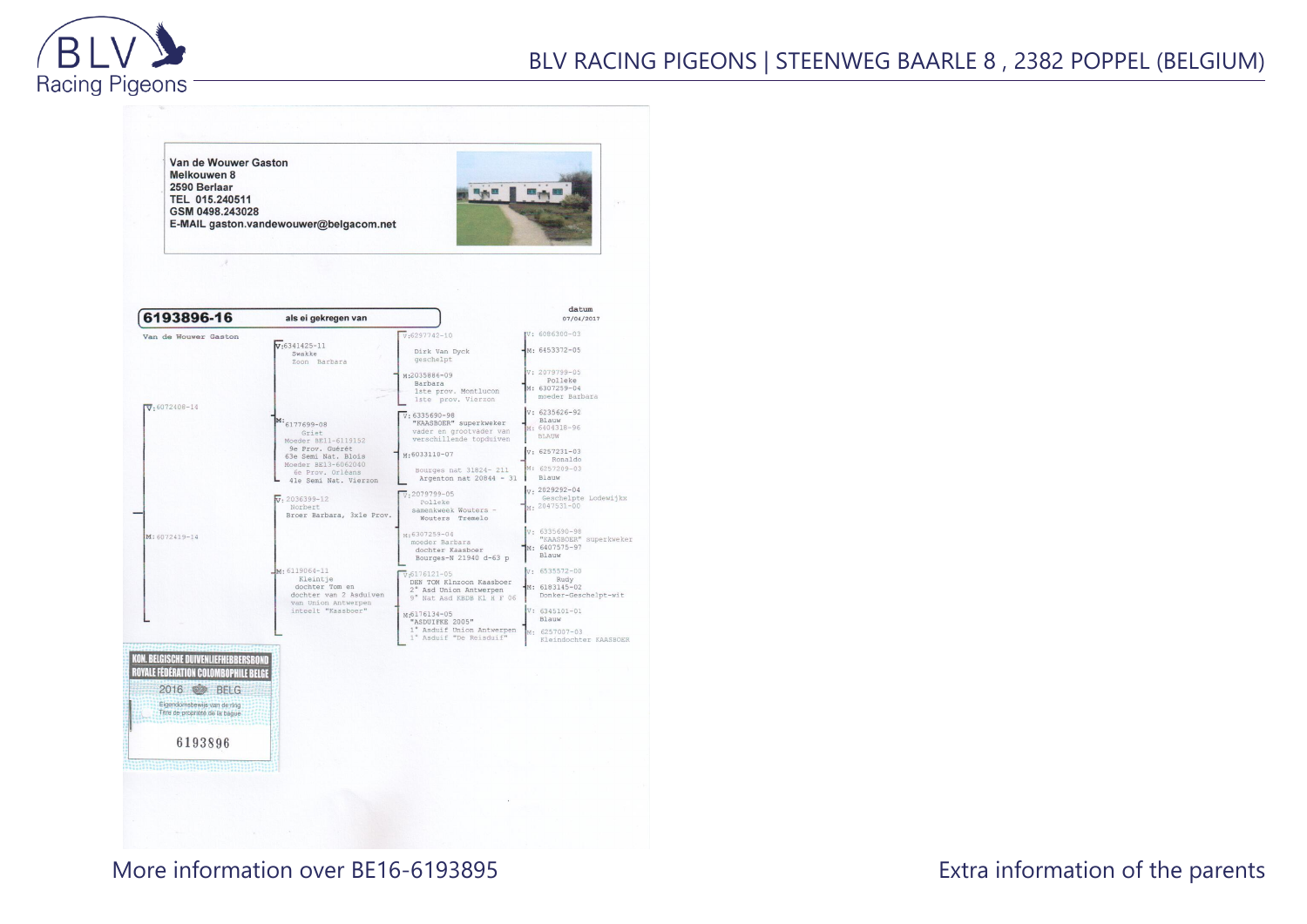

## More information of 6072408/2014

Father of BE20-6188015 **108. Nat. Argenton – 23,280 birds 2020 47. Nat. Zone Argenton – 7,393 birds 1218. Nat. Bourges – 9,844 birds 2020** Father of BE15-6048685 **69. prov. / 522. Nat. Chateauroux – 17,250 birds 2015 128. Nat. Zone Blois – 2,035 birds 2016 266. Nat. Zone Chateauroux – 2,947 birds / 868. Nat. 10,442 birds 2015 43. Noyon – 607 birds 2016** Full brother to breeder of Leo & Gerry Dockx winner **4. Nat. acebird great MD YL KBDB 2020** Full brother to 'Kelly' 040/13 **Winner of 10 prize cards on 10 national races 1. Orleans YB – 487 birds 2013 / 6. prov. 4,262 birds 41. s-Nat. Vierzon YL - 5,715 birds 2014 48. prov. Guéret YL -1,562 birds 2014 / 77. Nat. Zone 2,247 birds 66. prov. Châteauroux YL - 2,664 birds 2014 / 124. Nat. Zone 4,158 birds 79. Nat. Zone Châteauroux YB - 1,725 birds 2013 / 201. Nat. 12,071 birds 90. prov. / 136. Nat. Zone La Souterraine YB - 2,315 birds 2013 Also winner 148.-332.-337.-367.-378.-415. Nat. Zone** Half brother (same mother) to 'Elleke' 152/11 **1. acebird small middle distance Union Antwerpen 2011 9. prov. / 25. Nat. Zone Guéret YB - 4,877 birds 2011 / 84. Nat 14,362 birds Also 63. s-Nat. Blois 5,000 birds & 81. s-Nat. Bourges – 2,263 birds - FATHER IS 'SWAKKE', FROM INBRED VAN DYCK X TOP HEN 'BARBARA'** Full brother to 'Jasper', g.father of 'Maria' **4. Nat. acebird great middle dist. KBDB 2018 1. Nat. Chateauroux - 2,858 birds 2018 1. Chevrainvilliers – 154 birds 4. Nat. La Souterraine - 16,613 birds 2016 4. prov. Gueret – 529 birds / 21. Nat. Zone 1,478 birds 2018 163. Nat. Gueret - 5,331 birds 7. prov. Vierzon - 1,889 birds 2017 13. Nat. Zone / 51. Nat. Chateauroux - 18,799 birds 2018 14. Nat. Zone / 42. Nat. Chateauroux - 14,955 birds 2017 15. Nat. Zone / 120. Nat. Bourges - 5,831 birds 2018 30. Nat. Zone / 117. Nat. Argenton - 11,823 birds 2018 91. Nat. Zone / 338. Nat. Bourges – 28,078 birds 2016 24. prov. Gien – 979 birds 2016**

**-** Mother of 'Diamond Kim' 032/20 **6. Belgian youngster PIPA ranking 4 National races** Full brother to 'Selleke', g.father of 'New Kim' **1. Nat. acebird great middle dist. KBDB 2018 2. Nat. Chateauroux - 17,281 birds 2018 12. Nat. Argenton - 16,496 birds 2018 4. Nat. Zone Argenton – 4,990 birds 21. Nat. Chateauroux - 12,855 birds 2018 52. prov. Blois - 2,923 birds 2018 95. Melun – 973 birds 165. prov. Le Mans - 1,315 birds 2018 -** G.mother of 'Diamond Kim' 032/20 **6. Belgian youngster PIPA ranking 4 National races 21. Nat. acebird great middle dist. KBDB 2020 14. Nat. Argenton - 23,286 birds 2020 35. Nat. Chateauroux - 20,789 birds 2020 617. Nat. Bourges – 28,551 birds 2020 796. Nat. Chateauroux – 15,322 birds 2020** - G.mother of 'Nestsister Diamond Kim' 031/20 **88. Nat. Zone / 224. Nat. Chateauroux 15,322 birds 2020 526. Nat. Zone Argenton – 7,393 birds 2020** Half brother to father of **2. Nat. Bourges 23,854 young birds 2018 @Vanhoudt-Serre** Bred from 'Barbara' **1. Nat. Zone / 3. Nat. Argenton – 11,001 birds 1. prov. / 2. I.prov. Vierzon - 11,062 birds 1. prov. Montlucon – 1,483 birds 17. Nat. Gueret – 2,953 birds 15. I.prov. Blois – 793 birds 46. prov. Montlucon – 1,630 birds** 'Barbara' is sister to breeder of 'Gargenton' **Base breeder Noel-Willockx** - Offspring won a/o **1. prov. Argenton – 2,733 birds / 14. Nat. – 11,223 birds 2. prov. Argenton – 4,235 birds 5. prov. Chateauroux – 2,435 birds 17. Nat. Argenton – 19,592 birds 28. Nat. Aurillac – 3,584 birds 36. Nat. La Souterraine – 9,760 birds 43. Nat. Chateauroux – 18,495 birds 49. Nat. Limoges – 10,699 birds Also 53.-60.-66.-80.-80.-121.-122.-128.-143.-143. Nat.**